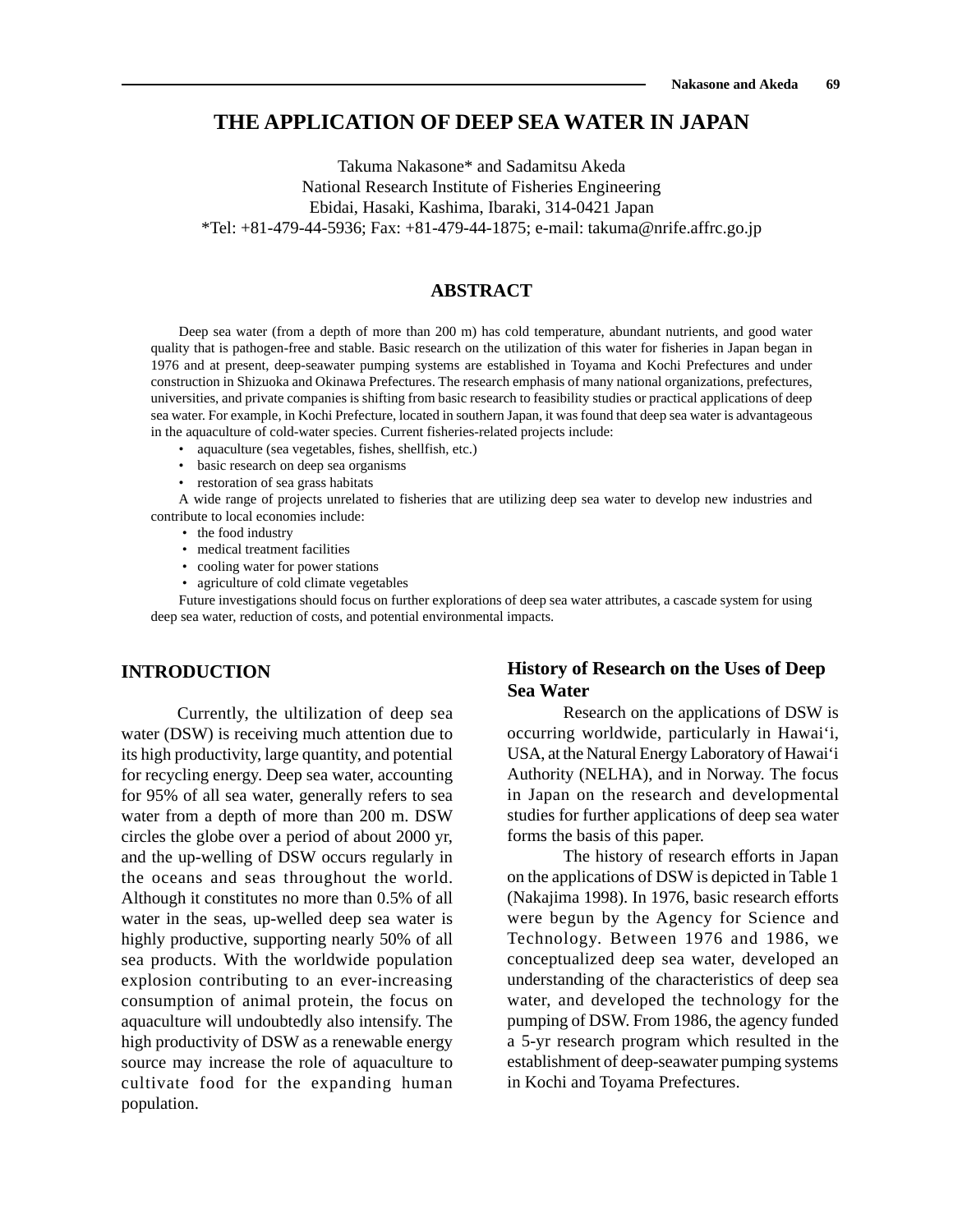#### **70 UJNR Technical Report No. 28**

**Table 1.** History of research.

| 1976 | Basic research                        |
|------|---------------------------------------|
| 1986 | Granted by the science and technology |
|      | agency                                |
| 1989 | Water pumping systems in Kochi and    |
|      | Toyama Pref.                          |
| 1997 | Exploration of practical applications |
|      |                                       |

#### **Water Pumping Systems in Japan**

In 1989, a buoyant catenary system of pumping water was installed in Toyama Bay, Toyama Prefecture, to examine whether on-site productivity could be increased by mixing deep sea water with surface water. That system was replaced by an above-ground system in 1994. In Kochi Prefecture, the first above-ground system of water pumping was installed in 1989 and the second in 1995. Some of the intake water has been shared with private companies, which have designed many products around the use of deep sea water. In Okinawa Prefecture, private companies jointly installed a buoyant catenary system called "Umi-Yakara 1-gou" (Fujii 1998), bringing the number of locations with DSW pumping systems in Japan to three (Fig. 1).

In 1997, egg production of cold-water organisms such as Japanese flounder was accomplished in Kochi Prefecture using DSW (Okamura and Doi 1998). This led to the shift from basic research to feasibility studies and further exploration of practical applications.

The quantity of DSW intake is 920 t/d in Kochi Prefecture and 3000 t/d in Toyama Prefecture (Table 2). The depth of water intake is about 300 m and water temperature is 9.5 C in



**Figure 1.** Water pumping places in Japan.

Kochi and 2 C in Toyama Prefecture. As of yet, there are no large systems in Japan with the capacity or economic efficiency of the system at NELHA in Hawai'i, which pumps water from the deep sea at 88000 t/d (Hachmuth 1991).

Research in Toyama and Kochi Prefectures indicates many practical possibilities for future applications of DSW and currently many requests for the water are from private companies which have many projects in the planning stages along the coasts of Japan (Table 2). In Kochi Prefecture, a third DSW intake pipe was installed early this year. This system will provide 4000 t/d, 2000 t of which will be utilized for fisheries, with the remainder of sea water provided to companies such as cosmetic firms and chemical companies. In Okinawa Prefecture, a large system is planned which will provide 15 000 t/d of deep sea water (Shimoji and Tominaga 1997). This system will service research facilities as well as a resort. In Shizuoka, plans are being made for the intake of deep sea water from two different sources, one originating from the Kuroshio Current and the other originating from

|           | Capacity    | Intake   | Length from | Temp.                 | Date      |
|-----------|-------------|----------|-------------|-----------------------|-----------|
| System    | $(m^3/day)$ | depth(m) | shore $(m)$ | $(\text{degrees } C)$ | Installed |
| Kochi 1   | 460         | 320      | 2,650       | 9.5                   | 1989      |
| Kochi 2   | 460         | 344      | 2,650       | 9.5                   | 1994      |
| Toyama    | 3,000       | 321      | 3,060       | 2                     | 1995      |
| Okinawa 1 |             | 600,1400 | 30,000      | 9,2.6                 | 1997      |
| Okinawa 2 | 15,000      | 600      |             |                       | 2000      |
| Kochi 3   | 4,000       | 300      | 2,074       |                       | 2000      |
| Shizuoka  | 3,000       | 350,700  |             |                       | 2001      |

**Table 2.** Water pumping systems in Japan.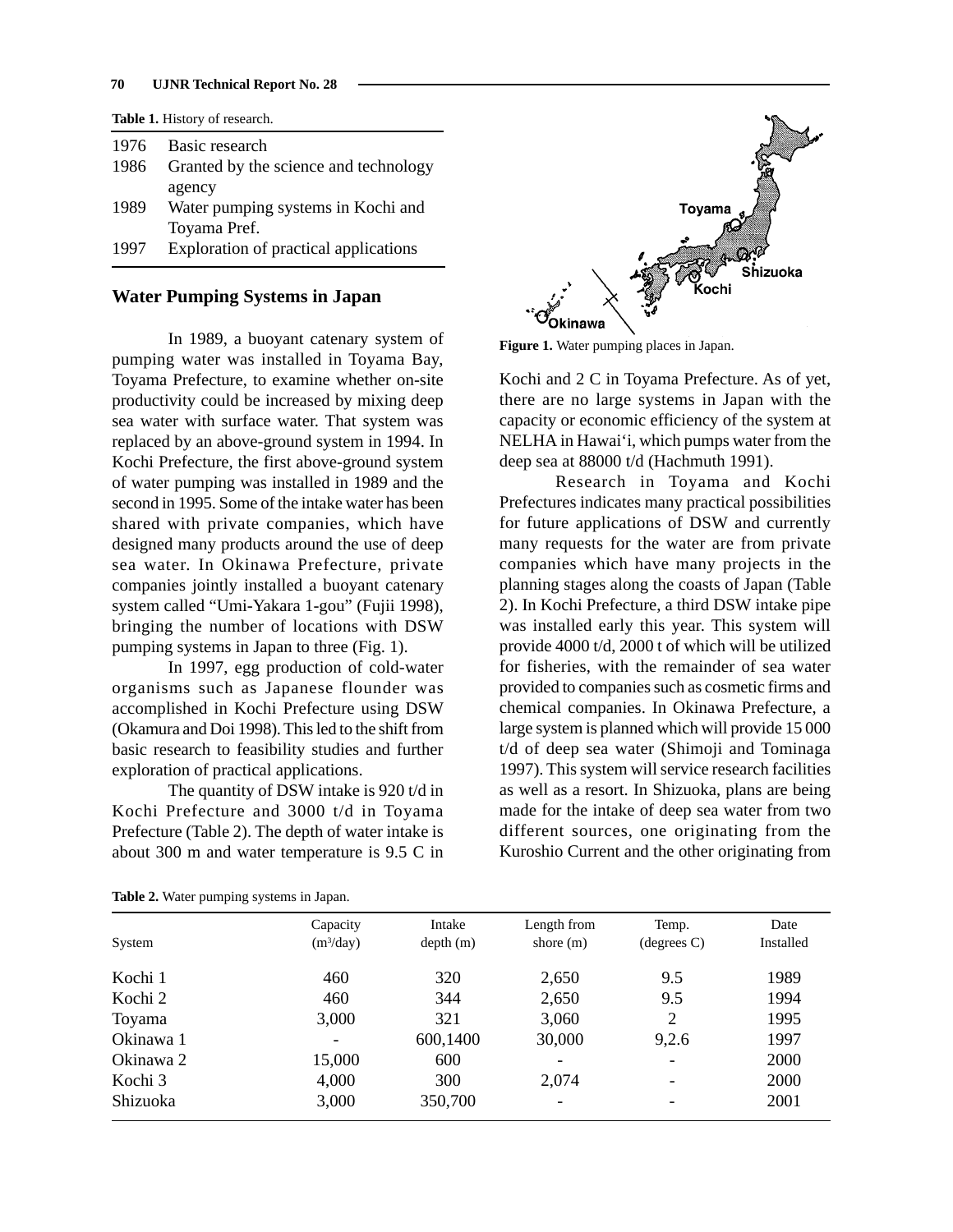### **MATERIALS AND METHODS**

## **Fisheries Related Applications: Feasibility Studies**

New ways of using deep sea water for fisheries, agriculture, energy, medical treatment, and environmental purposes are under constant investigation in Japan. Currently, the major use by fisheries is in the aquaculture of fishes, shellfish, sea vegetables, and phytoplankton. The fisheries' sector is also looking into the practical application of handling of captured fish with deep sea water to maintain freshness. Salinity and environmental restoration using the abundant nutrients of deep sea water is another avenue of research.

#### **Aquaculture**

A major advantage of using deep sea water for aquaculture is the ability to culture coldwater organisms and deep-ocean organisms in tropical areas. Another is the ease at which water temperature can be controlled by mixing surface water with deep sea water. A third advantage is disease control, as there are few viruses and pathogenic bacteria in deep sea water. A disadvantage of using surface sea water is the maintenance required to keep the water intake pipes free of organisms that cling to the pipes and foul the water. However, when DSW is used for aquaculture purposes, maintenance of the pipes to remove harmful bacteria and other organisms is not necessary. In the Kochi Prefectural Deep Seawater Laboratory, the intake pipes haven't required cleaning for the past 10 yr (Miyamoto 1999).

The species targeted for aquaculture in Japan are mainly those requiring cold, deep, ocean water (Table 3). Most of the aquaculture projects that rely on that type of water are carried out in Kochi and Toyama Prefectures (Fujita 1997; Taniguchi 1997). Almost all the projects are at experimental level, but the egg production of Japanese flounder has been demonstrated to be practical since 1997 (Okamura and Doi 1998).

The abundant nutrients in deep sea water have instigated many projects for the production of sea vegetables and micro algae. In Kochi Prefecture, they have succeeded in producing edible *konbu*, and cold water sea vegetables. The growth of *konbu* in pumped deep sea water is reportedly the same as in its natural habitat in Hokkaido Prefecture, in the northernmost section of Japan, which is known as the production center of *konbu* (Yamaguchi et al. 1994).

**Table 3.** Target organisms of aquaculture using deep seawater in Japan.

| <b>Target organisms</b> | <b>Organizations</b>       |
|-------------------------|----------------------------|
| <b>Fishes</b>           |                            |
| Japanese flounder       | Kochi Pref., Toyama Pref., |
|                         | Kinki Univ.                |
| Flatfish                | Kochi Pref.                |
| Globe fish              | Kochi Pref., Kinki Univ.   |
| <b>Butterfish</b>       | Kochi Pref.                |
| Trout                   | Toyama Pref.               |
| Sea bream               | Kochi Pref.                |
| Anglerfish              | Toyama Pref.               |
| Sandfish                | Toyama Pref.               |
| Pacific cod             | Toyama Pref.               |
| <b>Shellfishes</b>      |                            |
| Abalone                 | Kochi Pref., Kochi Univ.   |
| Snow crab               | Toyama Pref.               |
| Firefly squid           | Toyama Pref.               |
| Shrimp                  | Japan Sea-Farming          |
|                         | Association, Okinawa Pref. |
| Whelk                   | Toyama Pref.               |
| Oyster                  | Japan Marine Sci. & Tech.  |
|                         | Center                     |
| Vegetables              |                            |
| Japanese tangle         | Kochi Pref., Toyama Pref.  |
| Wakame                  | Kochi Pref.                |
| Laver                   | Kochi Univ.                |
| Sea trumpet             | Kochi Pref.                |
| Microalgae              | Kochi Pref., Toyama Pref., |
|                         | etc.                       |
| Precious coral          | Kochi Pref.                |
| Plankton                | Kochi Pref., Toyama Pref.  |

### **Handling of Captured Fishes**

In Japan, there are many instances when captured fish are not taken directly to market. One such instance is when fishermen hold them in port until prices increase. Therefore, it is necessary to keep the captured fishes sanitary and fresh until sold. Research for the application of DSW in the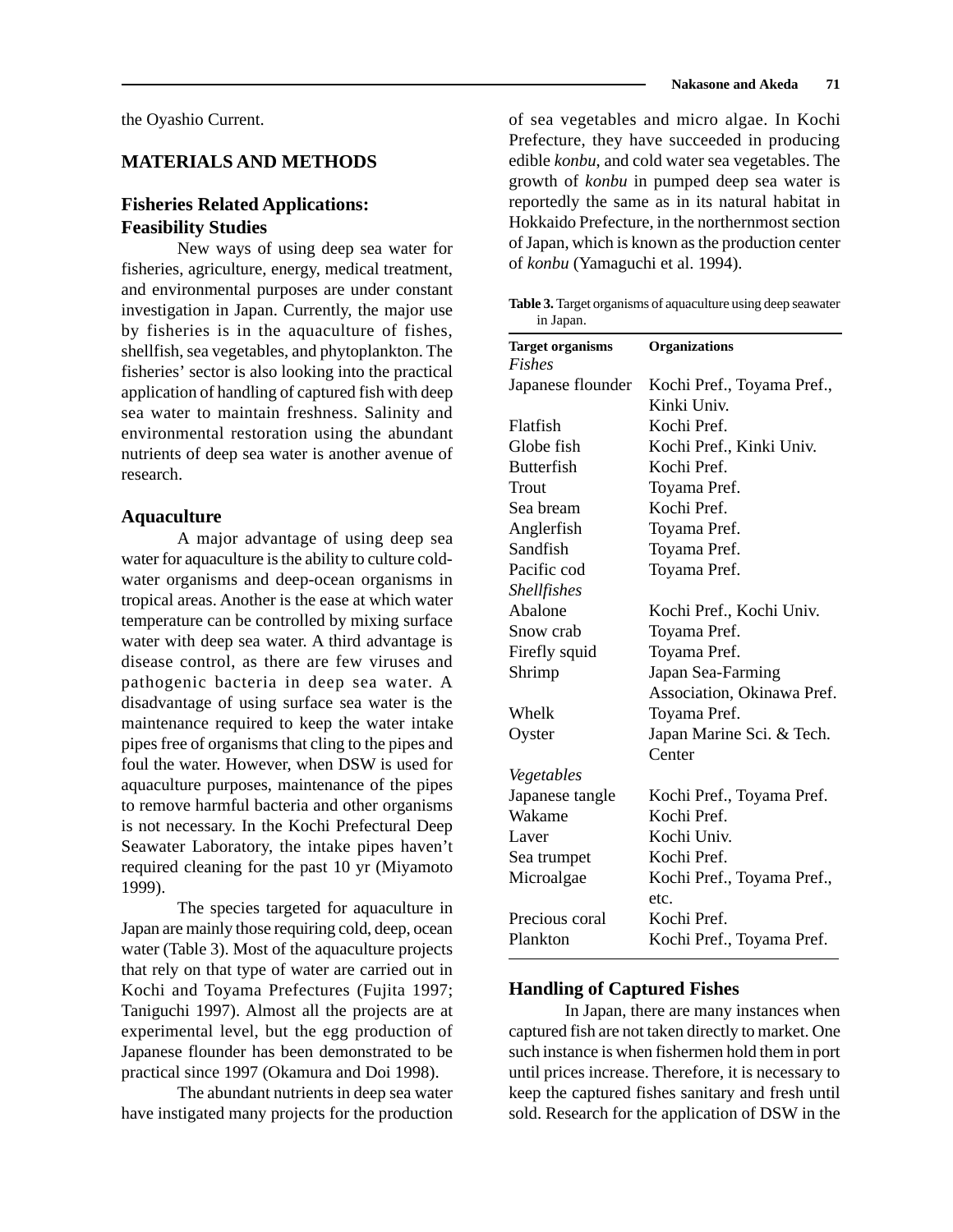handling of captured fishes is focused on the purity of the water. Studies include the use of DSW to wash captured fish in the fishing ports in order to keep them fresh and also to transport the fish. Frozen deep sea water, for example, has already been shown to be effective in the transporting of fish (Kawasaki and Kuyou 1998).

## **Environmental Restoration**

Trials are underway to examine whether the abundant nutrients of deep sea water can be applicable to environmental restoration efforts. The loss of the sea grass habitat is an important topic in Japan. Many efforts have been made to restore sea grass habitats, but most have not been very successful thus far.

In Kochi Prefecture, however, the DSW is discharged into the near-shore ocean waters after it is used. As a result, sea grass was discovered growing along the coastal areas, even where it had not grown before. Accordingly, a new avenue of research developed recently in Kochi Prefecture (Taniguchi et al. 1998) using DSW to initiate restoration of the coastal habitat. In Toyama Prefecture, mixing DSW with surface water to raise on-site productivity was attempted, but it met with limited success as the quantity of DSW was low and the vertical mixing was difficult due to the heavier density of deep sea water (Iseki et al. 1994).

## **Applications Unrelated to Fisheries**

Businesses unrelated to fisheries, such as the food industry, medical treatment facilities, utility companies, and agriculture have found the usage of DSW advantageous. Applications in the food and medical industries are now practical. The use of DSW to cool water for power stations and utilization for agriculture are being explored as future applications.

## **Food Industry**

Various foods and beverages are being produced using desalinized or concentrated deep sea water. Products such as jelly, mineral water, soy sauce, Japanese sake, confectioneries, and salt are made in Kochi Prefecture, contributing to the local economy (Hisatake 1997). These products are very popular due to the "mellow" flavor



**Photo 1.** Products using deep seawater in Kochi Prefecture.

associated with the water. The exact role of DSW in changing the flavor or taste, however, is not fully understood.

## **Medical Treatment**

It is empirically known that sea water is effective for the treatment of atopic dermatitis. However, because of the many bacteria and viruses in surface sea water, it is not recommended for daily application. As an alternative, pure, deep sea water was tested for daily use with promising results (Nomura 1995). Other medical researchers are trying to extract valuable chemicals from micro algae grown in deep sea water (Matsunaga et al. 1997; Komai et al. 1997).

# **Agriculture**

In the subtropical environment of Okinawa Prefecture, it is not possible to grow cold climate vegetables, such as spinach, during the summer months. However, when cold, DSW was pumped through fields of spinach in underground pipes, the spinach grew very well. Such applications of deep sea water for agriculture are performed at NELHA in Hawai'i, USA, where they have succeeded in producing various coldseason vegetables and crops in the tropics (Daniel 1994).

The abundant nutrients of deep sea water are also favorable for agriculture. When watered with diluted deep sea water, spinach actually grew faster than when tap or surface water was used (http://www.lizard.co.jp/deep-sea/ hourensou.html).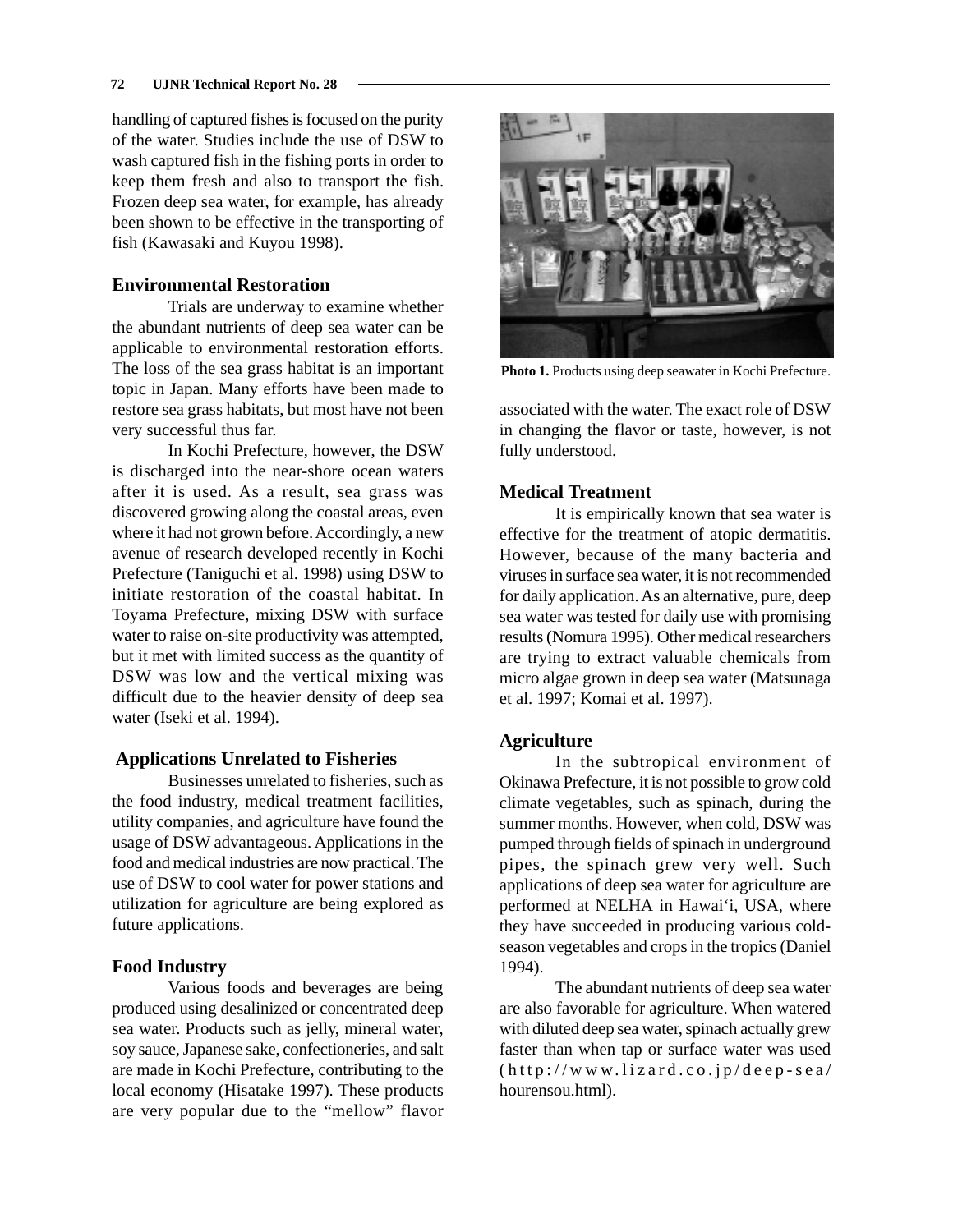#### **DISCUSSION**

#### **Future Applications**

A variety of possible applications of deep sea water are topics of future research. One possible use is to cool the water emitted by power stations. Preliminary studies demonstrate that the cold temperature of DSW increases the efficiency of heat exchange. The small variation in temperature between discharged deep sea water and coastal waters reduces any potential damage to the near-shore environment. However, if deep sea water is to be used for cooling water at power stations, quantities as large as million t/d would be needed. The intake of such a large quantity of DSW could affect the global environment, for example, by changing the balance of carbon dioxide or altering ocean currents. Therefore, environmental impact studies have been initiated.

Thalassotherapy, or medical treatment using sea water, is being examined. Currently, some resort facilities in Toyama Prefecture perform thalassotherapy using DSW (http:// www.micnet.ne.jp/hotaru-n/museum/english/ index.html).

Future uses of DSW in agriculture might be for hydroponic plant culture or maintenance of seed at cool temperatures.

# **Nakasone and Akeda 73**

#### **Future Problems**

Problems that might result from increased use of DSW are also under consideration. Although it is recognized that deep sea water is effective in various applications, the exact functions and ramifications are not clearly understood. Methods must be developed to reduce the high costs of constructing DSW water pumping systems. Further studies should be done to understand and assess the environmental impacts of intake and discharge of deep sea water on the coastal environment.

To alleviate some of the anticipated problems, a cascade system of using deep sea water has been proposed (Fig. 2, Ikeda 1997). In this system, intake water is used for airconditioning and then used for aquaculture. After it is used for aquaculture, the DSW is discharged into the ocean for environmental restoration. This system can decrease the negative environmental impact of discharging cold water while maintaining the positive attributes of deep sea water. In Kochi Prefecture, DSW that has been used to culture sea vegetables then used in the aquaculture of abalone, is one method of using a cascade system whereby the deep sea water pumped from deep depths is utilized to the fullest and the environmental impacts are minimized.



Figure 2. Cascade system of using deep seawater.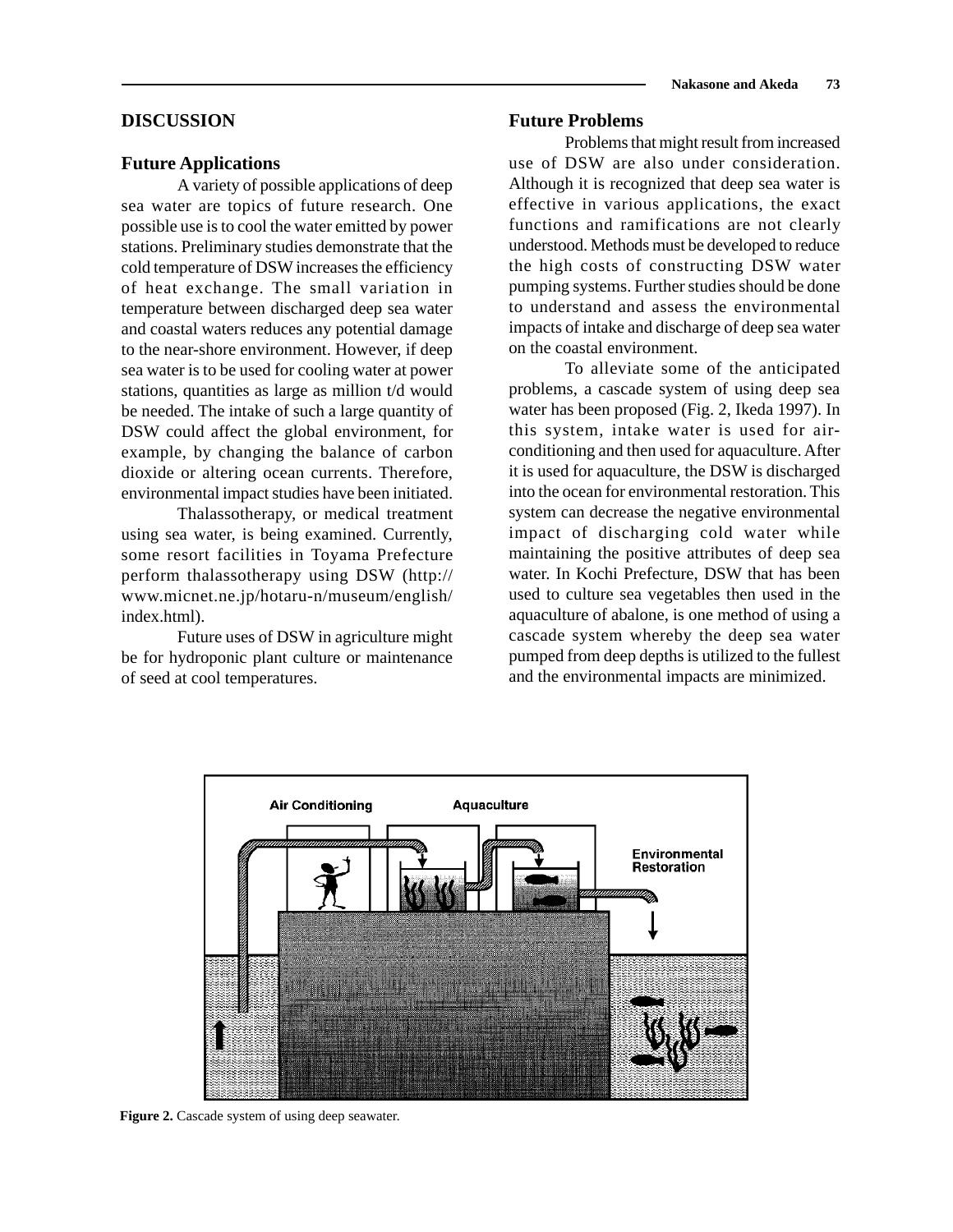### **ACKNOWLEDGMENTS**

The authors greatly appreciate the assistance of the staff of the Kochi Prefectural Laboratory of Deep Sea Water and Dr. Kunio Takatsuki from Tokyo Kyuei, Inc., for providing valuable information.

## **LITERATURE CITED**

- Daniel, T.H. 1994. Deep ocean water utilization at the natural energy laboratory of Hawaii authority, pp. 8-11. *In*: Proceeding of Oceanology International '94.
- Fujii, K. 1998. Youjou settigata kaiyo shinsousui syusui sisetsu no setti ni tuite. (Establishment of catenary buoyant system of pumping deep seawater), pp. 8-11. *In*: Proceeding of Kaiyo Shinsousui '98. [In Japanese]
- Fujita, D. 1997. Toyama ken ni okeru suisan eno riyou. (Utilization of deep seawater for fisheries in Toyama Prefecture), pp. 17- 22. *In*: Proceeding of Kaiyo Shinsousui '97. [In Japanese]
- Hachmuth, C. 1991. On the properties of deep seawater at Keahole point, pp. 46-49. *In:* Proceeding of the International Forum on Deep Sea Water.
- Hisatake, R. 1997. Kochi ken ni okeru kaiyo shinsousui no syokuhin riyou no genjou to kongo. (Current and Future situations of food industry using deep seawater in Kochi Prefecture), pp. 107-111. *In*: Proceeding of Kaiyo Shinsousui '97. [In Japanese]
- Ikeda, T., T. Nakajima and T. Toyoda. 1997. Shinsousui wo tadan teki ni riyou shita iwagaki yousei shiiku no kokoromi. (Trials of rearing juveniles of oyster utilizing cascade system of deep seawater), pp. 84-86. *In*: Proceeding of Kaiyo Shinsousui '97. [In Japanese]
- Iseki, K., H. Nagata, K. Furuya, T. Odate and A. Kawamusa. 1994. Effect of artificial upwelling on primary production in Toyama Bay, Japan, pp. 458-462. *In*: Proceeding of the 1994 Mie International Forum and Symposium on Global Environment and

Friendly Energy Technology, Mie Academic Press. [In Japanese]

- Kawasaki, K. and H. Kuyou. 1998. Sinsousui wo motiita kaisui koori no sendo hoji kouka. (The effect of frozen deep seawater on maintenance of freshness), pp. 38. *In*: Proceeding of Kaiyo Shinsousui '98. [In Japanese]
- Komai, T., A. Sekine, Y. Igarashi and S. Oki. 1997. Nihonkai koyuusui yurai biseibutsu karano seiri kassei bussitsurui no tansaku. (A search for physiologically activated materials from microorganisms originated in seawater endemic to Japan sea), pp. 126-127. *In*: Proceeding of Kaiyo Shinsousui '97. [In Japanese]
- Matsunaga, T., C. Hasegawa, S. Takahashi, Y. Kubo and H. Saitou. 1997. Shinsousui de baiyou sita bisai sourui ni okeru hikari zoukan bussitu ni tuite. (Photosensitizer contained in microalgae cultivated in deep seawater), pp. 123-125. *In*: Proceeding of Kaiyo Shinsousui 97. [In Japanese]
- Miyamoto, T. 1999. Gyokou no koudo riyou ni tuite. (Advanced utilization of fishing port using deep seawater), Gyokou 41(3/4): 67-71. [In Japanese]
- Nakajima, T. 1998. Kaiyou shinsousui no riyou jitsuyouka ni mukete. (Utilization of deep seawater directing to practical use), JADOWA News 2 (2): 2-4. [In Japanese]
- Nomura, I. 1995. Kaiyo shinsousui ni yoru atopy sei hihuen no tiryou. (Medical treatment of atopic dermatitis using deep seawater), Magazine Kaigan 34 (2): 7-10. [In Japanese]
- Okamura, Y. and S. Doi. 1998. Kaiyou shinsousui ni yoru hirame oyagyo yousei to ryousitu juseiran no antei seisan. (Cultivation of Japanese flounder and stable production of fertilized eggs by using deep seawater), pp. 36-38. *In*: Proceeding of Kaiyo Shinsousui '98. [In Japanese]
- Shimoji, T. and T. Tominaga. 1997. Okinawa ken ni okeru kaiyo shinsousui kenkyuu kaihatu jigyou ni tuite. (Project of research and development using deep seawater in Okinawa Prefecture), pp. 45-48.